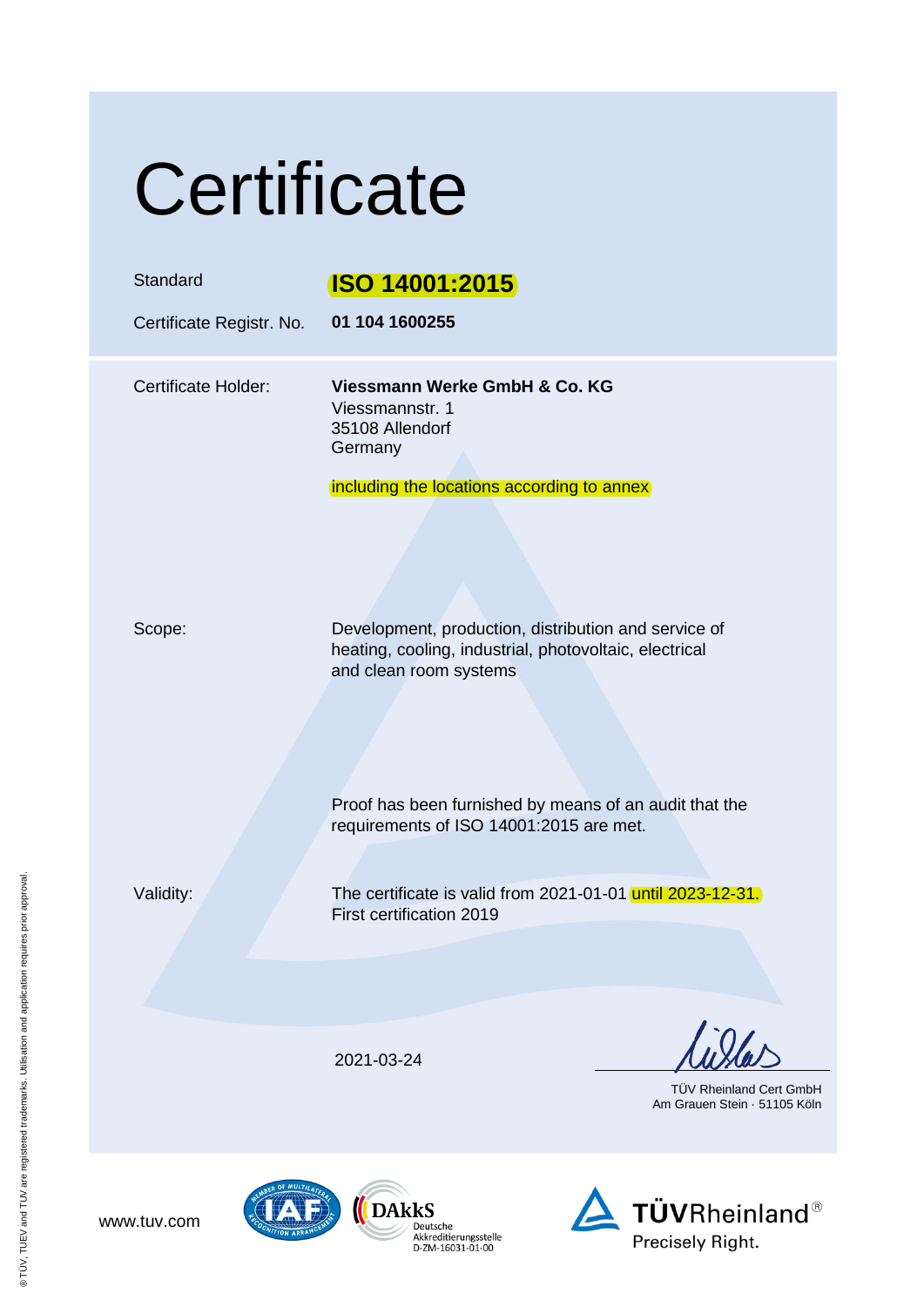Standard **ISO 14001:2015**

Certificate Registr. No. **01 104 1600255** 

| No. | Location                                                                                                                  | <b>Scope</b>                                                                              |
|-----|---------------------------------------------------------------------------------------------------------------------------|-------------------------------------------------------------------------------------------|
| /01 | c/o Viessmann Werke GmbH & Co. KG<br>Viessmannstr. 1<br>35108 Allendorf<br>Germany                                        | Central andministration within the Viessmann<br>Group                                     |
| /03 | c/o Viessmann Logistik International<br>GmbH<br>Viessmannstr. 1<br>35108 Allendorf<br>Germany                             | Distribution of goods and finished goods<br>warehouse for the Viessmann Group             |
| /05 | c/o Viessmann PV + E-Systeme GmbH<br>Viessmannstr. 1<br>35108 Allendorf<br>Germany                                        | Distribution and provision of services for<br>photovoltaic systems and electrical systems |
| /06 | c/o Viessmann Technologies GmbH<br>Ludwigstr. 12<br>95028 Hof<br>Germany                                                  | Development and distribution of clean rooms<br>systems solutions                          |
| 107 | c/o Viessmann Technika Grzewcza<br>Sp. z o.o.<br>Viessmann R&D Center Wroclaw<br>ul. Duńska 9<br>53-427 Wrocław<br>Poland | Software development for products of the<br><b>Viessmann Group</b>                        |
| /08 | c/o Viessmann Werke Allendorf GmbH<br>Viessmannstr. 1<br>35108 Allendorf<br>Germany                                       | Development and production of heating<br>systems and heat pumps                           |
| /09 | c/o Viessmann Elektronik GmbH<br>Beetwiese 2<br>35108 Allendorf<br>Germany                                                | Development and production of control units                                               |

Page 1 of 4

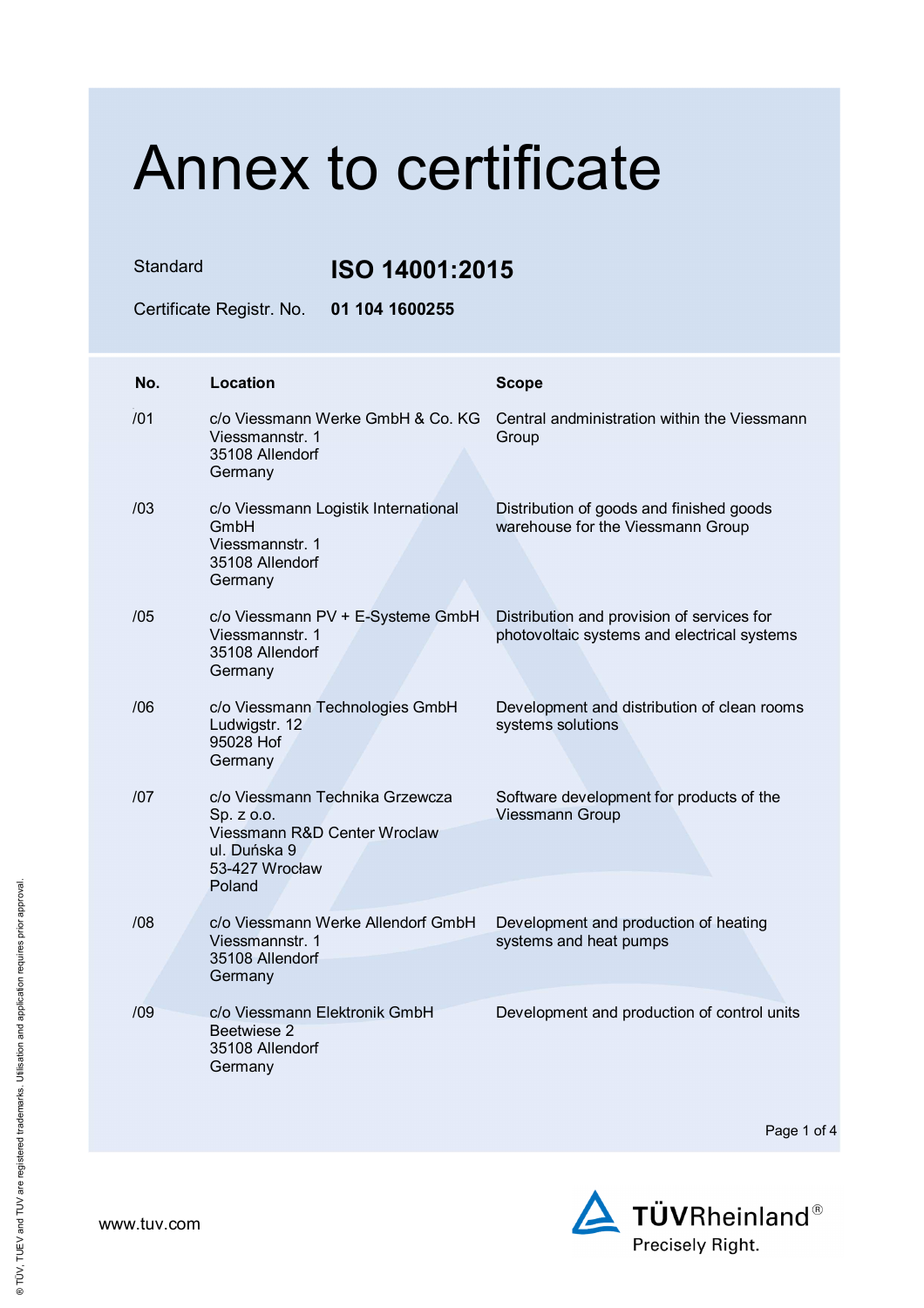Standard **ISO 14001:2015**

Certificate Registr. No. **01 104 1600255** 

| /10 | c/o Viessmann Werke Berlin GmbH<br>Kanalstr, 13<br><b>12357 Berlin</b><br>Germany                                                                                               | Development and production of oil-/gas fired<br>boilers                                                                                                                                                                                                         |
|-----|---------------------------------------------------------------------------------------------------------------------------------------------------------------------------------|-----------------------------------------------------------------------------------------------------------------------------------------------------------------------------------------------------------------------------------------------------------------|
| /11 | c/o Viessmann Kraft-Wärme-Kopplung<br>GmbH<br>Emmy-Noether-Str. 3<br>86899 Landsberg<br>Germany                                                                                 | Development, production and service of CHP<br>units                                                                                                                                                                                                             |
| /12 | c/o Viessmann Faulquemont S.A.S<br>Avenue André Gouy - Zone Industrielle<br>57380 Faulquemont<br>France                                                                         | Development and production of domestic hot<br>water cylinders and solar thermal systems                                                                                                                                                                         |
| /13 | c/o Viessmann Technika Grzewcza Sp.<br>Z 0.0.<br>ul. Jaworzyńska 289<br>59-220 Legnica<br>Poland                                                                                | Electrical enclosure assembly, cable assembly<br>and CU pipework systems and manufacture,<br>assembly of refrigeration systems and heat<br>pumps                                                                                                                |
| /15 | c/o Viessmann Technika Dombóvár Kft<br>Munkás tér 1<br>7200 Dombóvár<br>Hungary                                                                                                 | Production of oil- / gas fired boilers and solid<br>fuel boilers                                                                                                                                                                                                |
| /16 | c/o Viessmann Manisa Isi Teknolojileri<br>Sanayi ve Ticaret Limited Sirketi<br>Manisa Organize Sanayi Bölgesi<br>IV. Kisim Hasan Türek Bulvari No. 19<br>45030 Manisa<br>Turkey | Development, production and sales, Customs,<br>Foreign Trade (import - export), Logistics<br>(Stocking, Stock Management and Distribution)<br>management and administrative organization<br>activities of wall hung gas boilers, spare parts<br>and accessories |
| /18 | c/o Viessmann Deutschland GmbH<br>Viessmannstr. 1<br>35108 Allendorf<br>Germany                                                                                                 | Distribution and services of Viessmann products<br>Development, engineering, mounting and<br>distribution of ice energy storage systems                                                                                                                         |

Page 2 of 4

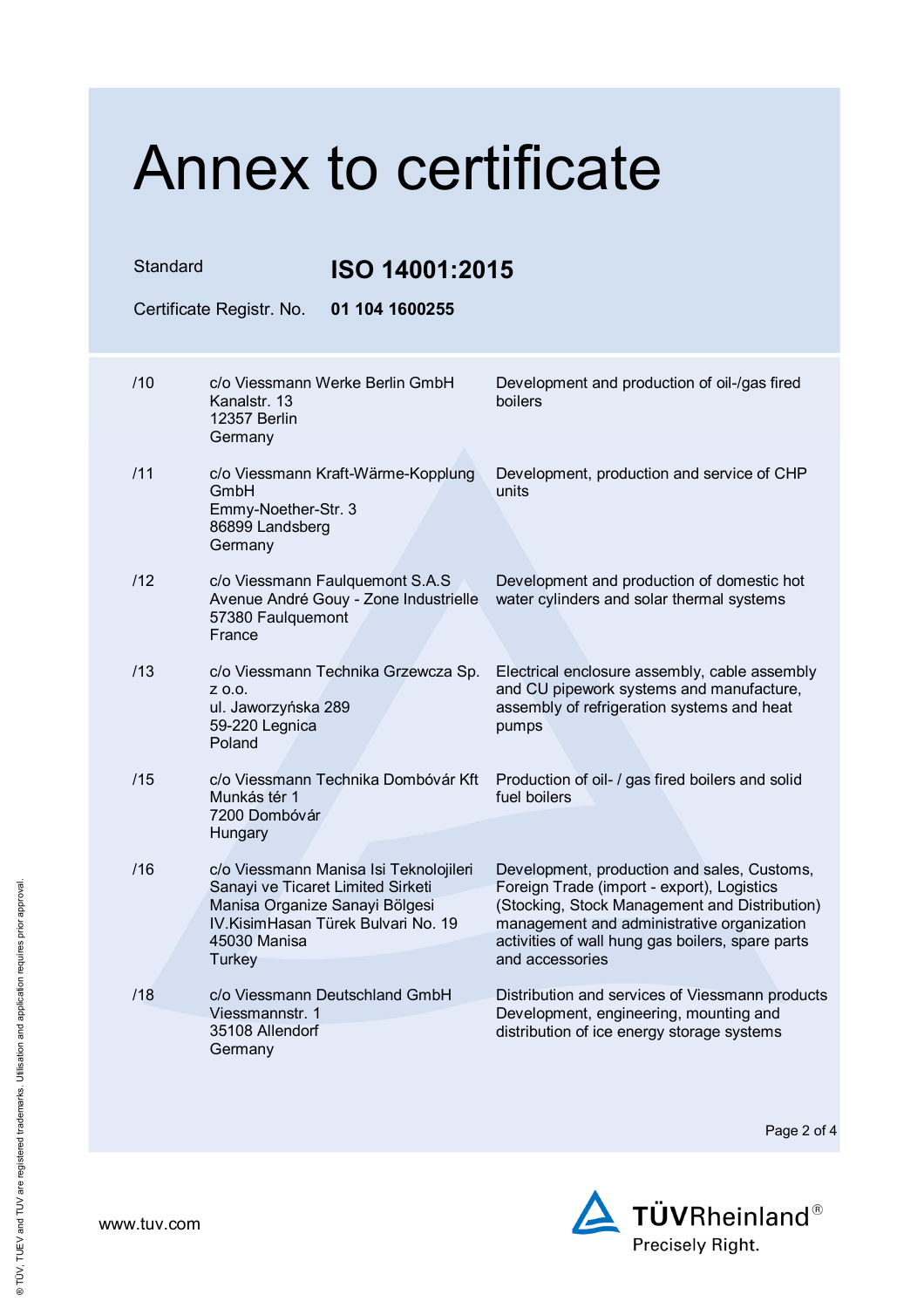| Standard | ISO 14001:2015                                                                                                                                 |                                                                                                                                                                                                                                                      |
|----------|------------------------------------------------------------------------------------------------------------------------------------------------|------------------------------------------------------------------------------------------------------------------------------------------------------------------------------------------------------------------------------------------------------|
|          | Certificate Registr. No.<br>01 104 1600255                                                                                                     |                                                                                                                                                                                                                                                      |
| 121      | c/o Viessmann Industriekessel<br>Mittenwalde GmbH<br><b>Berliner Chaussee 3</b><br>15749 Mittenwalde                                           | Development, production, mounting,<br>maintenance and service of oil- / gas fired<br>boilers                                                                                                                                                         |
| 122      | Germany<br>c/o Viessmann Industrial Boiler<br><b>Solutions GmbH</b><br>Kupferwerkstr. 6<br>35684 Dillenburg<br>Germany                         | Development, distribution, engineering,<br>production, erection, commissioning,<br>modification, modernization and retrofitting for<br>components, systems and total solutions for<br>energy generation in commercial and industrial<br>environments |
| /31      | c/o Viessmann Industrial Service GmbH<br>Kupferwerkstr. 6<br>35684 Dillenburg<br>Germany                                                       | Reconstruction, repair, revamping, optimization<br>and service of industry and energy systems                                                                                                                                                        |
| /32      | c/o Viessmann Industrie France S.A.S.<br>Parc des Collines 2, 6 Avenue de<br>Bruxelles - Didenheim CS, 22133<br>68060 Mulhouse Cedex<br>France | Development, distribution, engineering,<br>mounting, commissioning, revamping, repair<br>and service for plants for production of energy<br>in commercial and industrial environments                                                                |
| /33      | c/o Etanomics Service GmbH<br>Waldecker Str. 13<br>64546 Mörfelden-Walldorf<br>Germany                                                         | Services in energy efficiency and energy<br>economics, energy management and energy<br>controlling. Development and realization of<br>holistic energy concepts                                                                                       |
| /34      | c/o Viessmann Engineering S.R.L.<br>Via Brennero 56<br>37026 Balconi die Pescantina VR<br>Italy                                                | Design, site erection, engineering, mounting,<br>commissioning, repair and service of<br>combustion plants as well as plants in the<br>heating area                                                                                                  |
| /36      | c/o Viessmann Kühlsysteme GmbH<br>Dr.-Vießmann-Str. 1<br>95030 Hof<br>Germany                                                                  | Development, production of cooling rooms,<br>cooling units, chilled cabinets and heat pumps                                                                                                                                                          |

Page 3 of 4